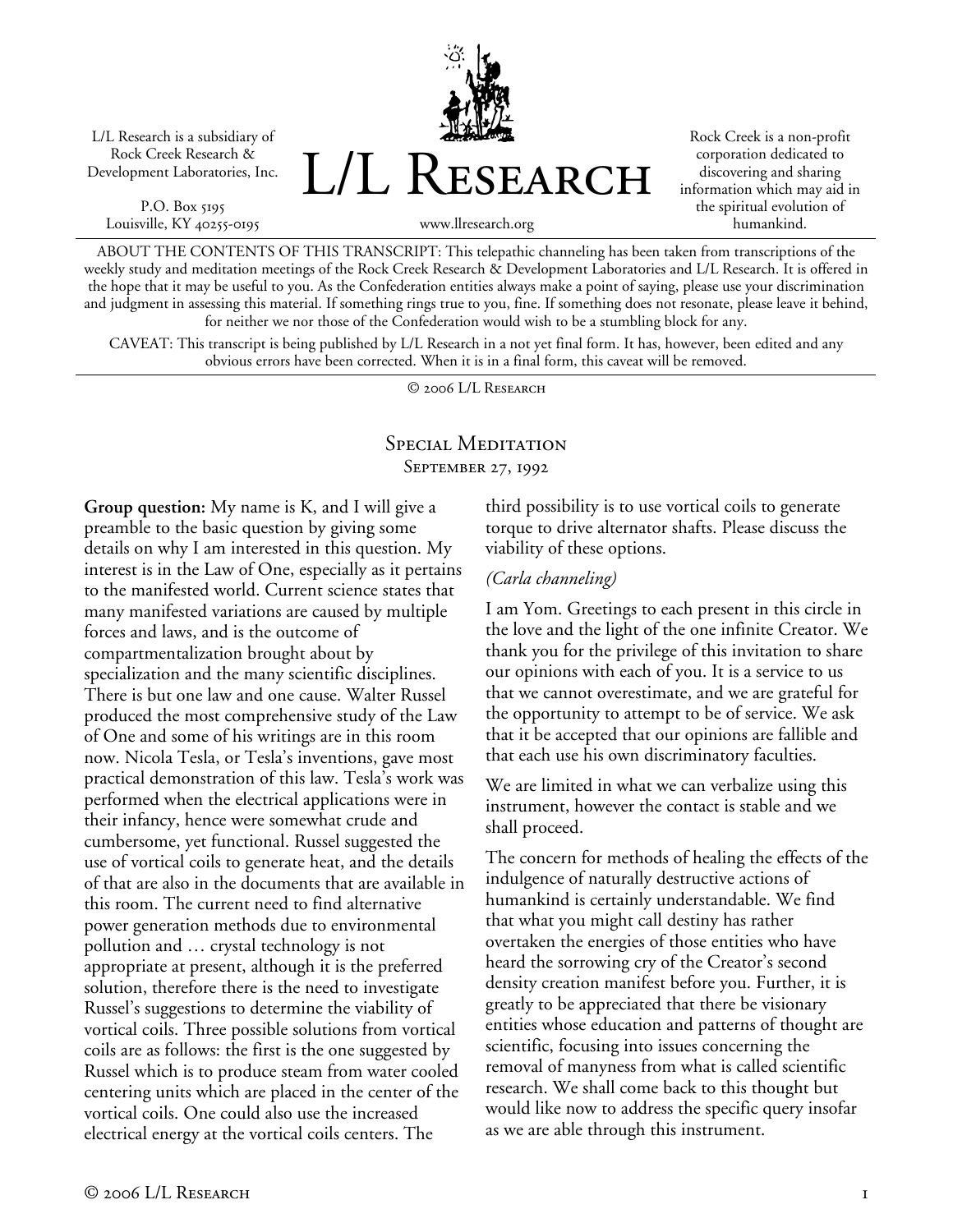It may be understood in our opinion that the key to the use of vortices for [weal or woe] depends in part upon that which overarches and overshadows the illusion which you now enjoy. The nature of light is such that within this density we have called third a relatively sparse degree or amount of radiant light is received into the gridwork of natural vortices within and upon your sphere. A portion of the information that is necessary to use the quanta of energy from vortices is unavailable to entities whose intelligences, shall we say, accept, recognize, appreciate and thrive under light that is denser than the light available within this density.

Given that this crystallized channel were to be found to speak to the essences which are full of life energy at each vortex, the crystallized entity must bid farewell to much, however, given that such a facilitator were present, some considerations might be interesting. The concept of the vortex, though not congruent in many minds with what is called pyramid energy, is indeed the same quality of manifestation. It may be helpful to visualize the shape of the triangle balanced upon triangle, both having the same base, then at the perpendicular to other triangles of the same base. When these four triangles are moved together, the outside of the figure is the square, indicative of the manifested illusion of third density, or, in many cases, of types of manifestation in other densities. The inner shapes are interesting, but the inner-most bears consideration.

The use of water connected with what you have called vortical energy, given the transducer of denser light, is benign, and it is probable that consideration of the crystalline properties of water and its interaction with qualities of light might prove helpful. The use of torque, while certainly practical in some ways, may be found to be not the dead end but the least desirable avenue of inquiry. We find considerations which cause us to refrain from speaking further at this moment.

However, we shall accept queries when we have finished our consideration of two things. Firstly, we ask each to consider the depth of the illusion. To a non-scientist it seems that the world which is inhabited is secure and permanent. To the careful scientist this picture alters due to considerations of the ultimate total lack of knowledge of first principles. The unlimited and infinite beings that

each entity is contribute to the waking consciousness the urge or impulse to question that unknown area left by authority. This is a consideration to be pondered.

Our second concern is to speak of the preparation necessary to be a what may be considered a crystallized channel. We speak as those of the Confederation of Planets in the Service of the Infinite Creator when we say—not without regard or sympathy—that the key to the Law of One in its manifested form is, to our knowledge, not, nor will it ever be, any thing. Things may be created by a crystallized entity which would in history's memory overshadow that servant's identity or renown. However, the greatest single manifestation of the Law of One remains each of you. If you cannot master the universal self which you are, then other secondary manifestations will accordingly suffer.

To become crystallized is the work of an infinite number of incarnational experiences, no one number being correct. Even though the disciplines of personality are nearer to hand than the breath, yet such is most difficult to discover within one's self. Nothing that one may learn from another is sufficient to ignite the ultimate realization that places an entity in a state of purity of discipline within which allows all things to occur as the forces and tides of happy circumstance unfold. Much of what feels as though it were one's personal identity is stripped, not from the exterior of the worker in consciousness, but rather from the interior structure of self-perception.

The releasing of effort is difficult for humankind, for it seems as though the harder one worked, the more one would prosper. In our understanding, the deep bio-programming alterations necessary to enkindle and engage the pure love within are those things which are sensed as deeply threatening to the outer consciousness. The time, as you realize this illusion, needed to move in one's inner life into a choiceless, compassionate position which transparently radiates a fullness of available light is long in coming. When it arrives, it is a probability that the crystallized seeker will then find laid before it the manner of its service, which in great probability will be unexpected.

We would enlarge upon that spoken, or entertain other queries at this time. Is there a further query?